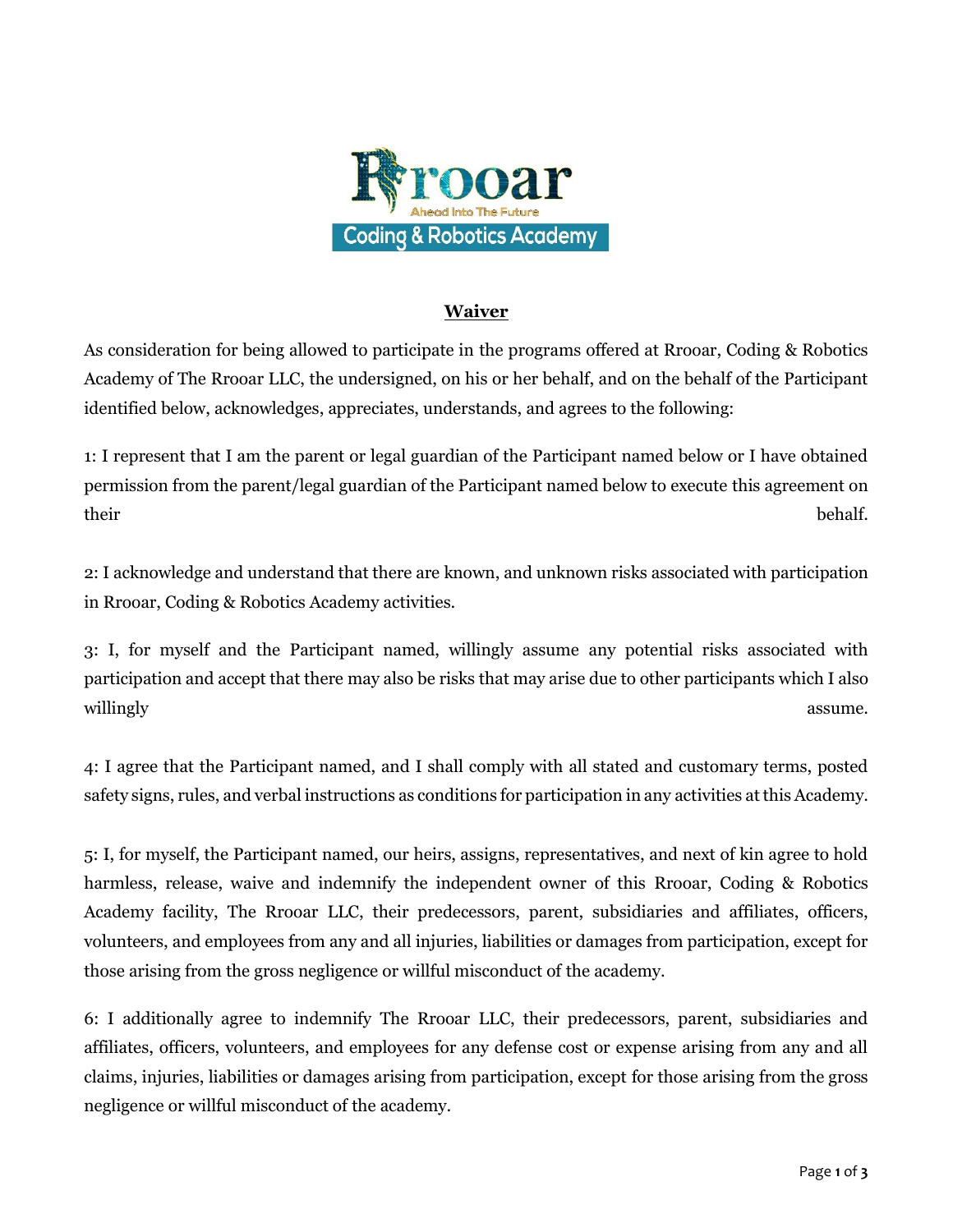7: I am of physical ability to participate and am legally competent to understand and complete this agreement. I hereby execute this agreement without coercion.

8: I understand that registration, by myself and the participant named, constitutes consent for The Rrooar LLC to use any film, video, or likeness of participants for any purpose whatsoever, without payment to the participant. I agree & authorize The Rrooar LLC to use my photos & videos as recorded in the class or specifically for advertising, to be used for advertising/marketing, promotional, sales materials, newsletters, publications, and the website of Rrooar. I affirm that I have not received any monetary compensation and will not be receiving any monetary compensation, royalties or commissions for this now and in the future. I further understand that this consent may be withdrawn by me at any time by providing a written notice.

9: The invalidity or unenforceability of any provision of this Agreement shall not affect the validity or enforceability of any other provision of this Agreement, which shall remain in full force and effect.

10: I assign all intellectual property ownership rights to The Rrooar LLC including, without limitation, copyrights, patents and other intellectual property rights associated with any ideas, concepts, techniques, inventions, processes, works of authorship and confidential information developed or created by the participant while associated with Rrooar, Coding & Robotics Academy.

11: I am aware of the pandemic situation and understand that the Academy will be following state and county guidelines for the operations. I, for myself and the Participant named, willingly assume any potential risks associated with participation and accept that there may also be risks that may arise due to other participants which I also willingly assume.

12: I understand and agree that the participant is not to access, post, display, or otherwise use material that is discriminatory, libelous, defamatory, obscene, sexually explicit, or disruptive.

13: I understand and agree that the participant is not to bully, harass, intimidate, or threaten other students, staff, or other individuals ("cyberbullying") and must not disclose, use, or disseminate personal identification information of another student, staff member, or another person with the intent to threaten, intimidate, harass, or ridicule that person.

14: A subscriber may cancel their subscriptions at any time with a 30-day notice period. The subscriber is liable for payment of all services rendered during the subscription period and for any cancelation requests less than 30 days.